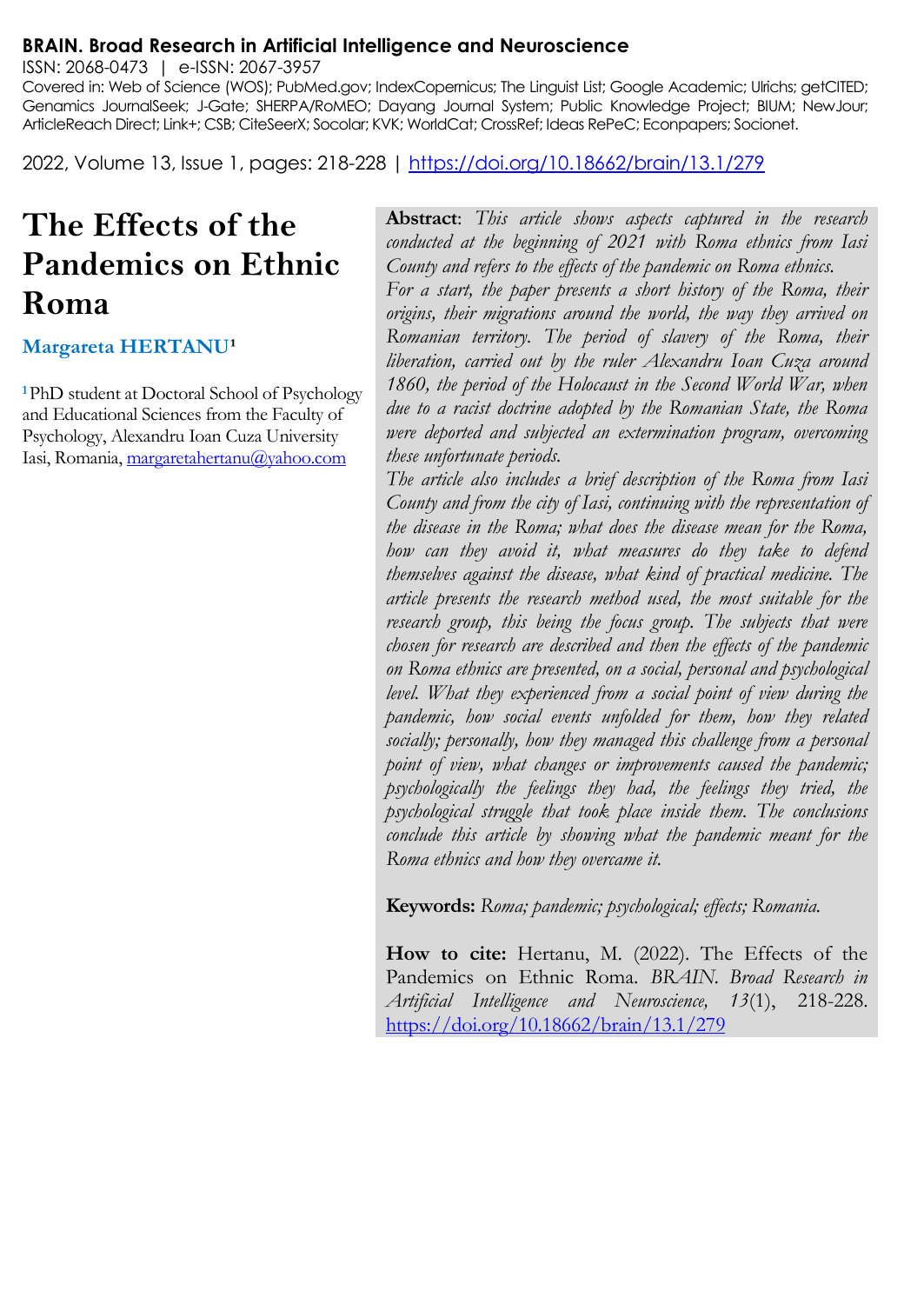## **1. Roma people from Iaşi area**

To better understand the mentality of the minority, their culture and attitudes towards diseases, we shall present a short history.

## **2. The history of Roma people**

The Roma people come from and Indian region called Panceab where they were known as Roma. Rom in Romanian language signifies people and man and designates this different caste of Hindus; it also means accomplished craftsman, as all Roma were considered gifted in metal processing, wood carving, music performing etc. as well as sorcery. The last aspect did not bring them much advantage, as they were perceived as filthy, or untouchables, which you should not come near, respectively atiganos (gypsies in Greek). That's how they were called by the clergy from Greece when they saw that the Roma were Hindus: they were not yet Christened, they greeted in a different way, they stayed away from people when saluting, they acknowledged all from the distance and, above all, they made spells. The priests thought they were impure and this is why they were called atiganos, namely gypsies (UNICEF, 2007).

The Roma people migrated to every corners of the world as the region from which they came, Panceab, has long been haunted by wars. Some of them arrive in Europe as free people, with the caravans, others were enslaved.

On the Romanian territory the Roma arrived as slaves and the first documentary attestation is from 1385 when the prince Dan 1st bequeathed to Vodita Monastery 40 gipsy dwelling places. A donation, at that time, was considered beneficial for the salvation of the soul.

The Roma people endured a period of slavery on the Romanian soil for over 500 years, when they had no rights whatsoever, there was no question of literacy, they were considered and treated as animals. The prince, the noblemen and the monasteries held slaves. Radu Rosetti (1925) makes a comprehensive description of the aristocratic courts as well as of the slaves dwellings. Unfortunately the monasteries, according to the documents from the archives, had the most slaves of all. This situation persisted until 1860 when Prince Alexandru Ioan Cuza is deciding for the liberation of the Roma people. During this process **the owners of the slaves were compensated**  with sums between 6 and 12 gold coins for each gipsy they let free.

Roma people were chased from the estates or monasteries and abandoned under the stars, without any protection, without a home, without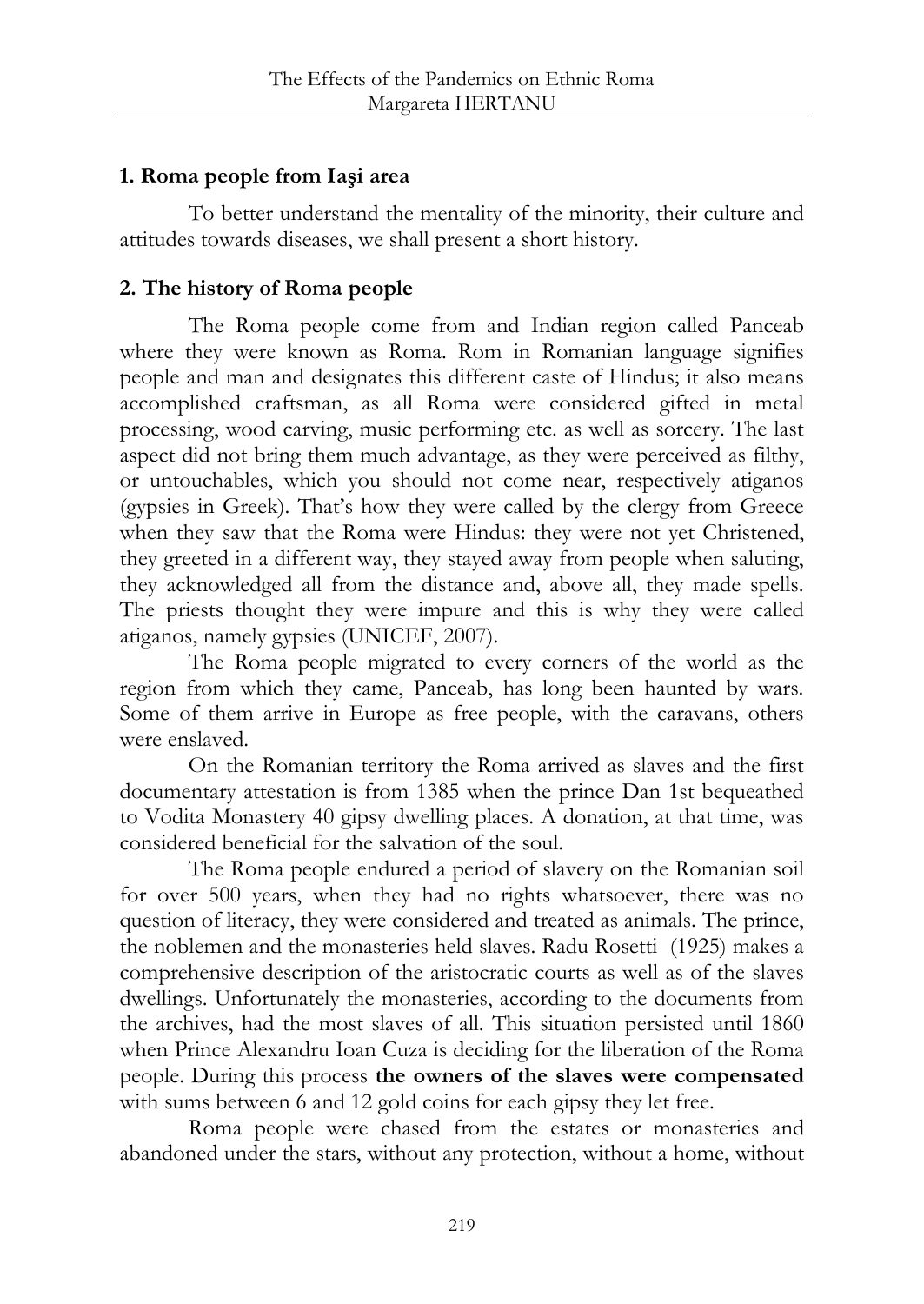anything. Thus they started to settle on the outskirts of different regions and perform, with their own hands, different crafts, in order to earn their living. However the Roma people were permanently vulnerable before the Authorities or the majority population, as they were not welcomed (Banica, 2019).

Thus it was perpetuated the family care as well as towards their close ones, a feeling of being always close to each other in order to protect themselves from any outside attacks.

Unfortunately the State did not initiate any program for their socioprofessional integration, although their work has been used for hundreds of years.

Although at the beginning of the 20th century and during the interwar period a Roma elite become visible and took care of their rights, helping with the integration of this ethnic group, the '40s were another hard blow for the Roma people. Romania, under the leadership of the marshal Antonescu, who embraced the Nazi doctrine for the race purity and the biological determinism, thought that Roma were good-for-nothing and the country had to "get rid of them". Thus the Roma were deported together with the Jews in Trasnistria to be exterminated. Some testimonies claim that the German army together with the gendarmerie gathered the Roma from the villages and sometimes were so impatient with their train boarding so they choose to shot them at the edge of the villages. However many Roma managed to hide and avoided deportation, but for many years were hunted and during the World War II had to live in inappropriate conditions. A significant number of Roma died in Transnistria, others have succeeded to come back at the end of the war, on foot, and most of them were orphan children (Herțanu, 2020).

Those who returned managed to integrate, as best they could, as the communist period that followed, even if it succeeded to incorporate all of them, was in fact a forced assimilation.

## **3. How the Roma overcame these difficult periods?**

First of all it was the love constantly expressed to each other, the care for your neighbor, the unconditioned support permanently granted to their peers, a feeling of brotherhood manifested even to the Roma who was not directly related to them. The Roma people do not agree with the idea of unintelligent or ungifted Roma. All of them are good, smart, resourceful and all of them are worthy. This appreciation shown to the other had created a high self-esteem, as the family is the support and the comfort which they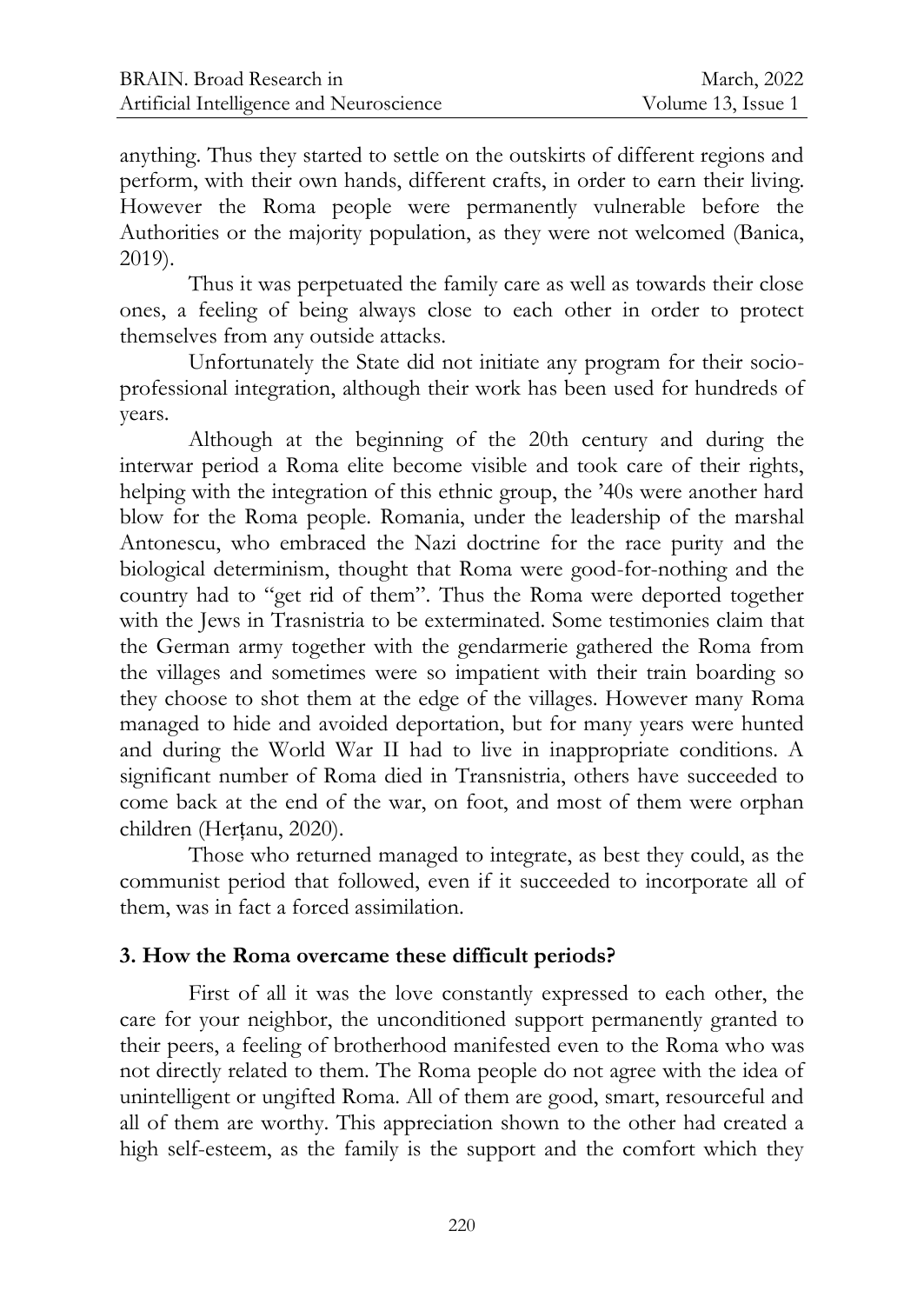needed and where they could discover themselves. As they have always stayed together and knew each other, everyone's need and support which was promptly granted, had helped to overcome all circumstances. This way of living persists even nowadays. Roma are less interested in job positions, career or school. For them the family prevails, and the most important aspect is to live close to each other. It is enough to make a living.

Another way the Roma managed to overcome the hard time was **cheerfulness**. Roma always sang and rejoiced, no matter the storms they had to encounter. This manner of smiling in the face of adversity helps them to eschew the importance of the situation, or to minimize it and trust for the better.

In Iaşi County there are approximately 30 Roma communities and 16 of them are quite large. In three of them the Roma population exceeds 50% of the total. For example in Lungani commune, respectively within the villages Zmeu and Crucea, Roma people represent 98% of the total population and this is not accidental. In the 19th century, the nobleman Lungu freed the Roma in his possession and estate them with a piece of land sufficient to build a house. Thus they remained in the two nearby localities and developed the same occupations: zootechnics and music. In Dagata, the village Zece Prajini and Dolhesti, village Pietris, Roma people exceeds 50% of the total population. Most of the Roma from these last two communities are musicians.

According to the census from 2011, there were declared 11,288.00 Roma people in Iaşi County, but the real number is much bigger, we suppose rather triple. Roma people refused to declare the family component as they were afraid of the possible repercussions, as they faced back in time, during the '40s. Before the deportation there was a local census, and later they were forcibly taken and deported.

In Iaşi there are 1,376.00 declared Roma. This figure is not real either, as only one third of them are declared, from the same reasons mentioned above. Roma people are scattered in all the neighborhoods of the city, and the areas where they prevail are Tatarasi, Başceauş, Metalurgie, Dancu, Pacureţ, Ses Bahlui and Alexandru Cel Bun. Although most of the Roma live in apartments, they have maintained the same manner of living close to each other from a zonal point of view. There are whole families living in the same condominium or even in the same neighborhood. If they have to live in different neighborhoods, they take good care and try to see each other as often as possible, almost daily. Compared with the communities outside the city, who are more traditional, we cannot deny that the in the city, the urbanization broke some of the Roma customs. However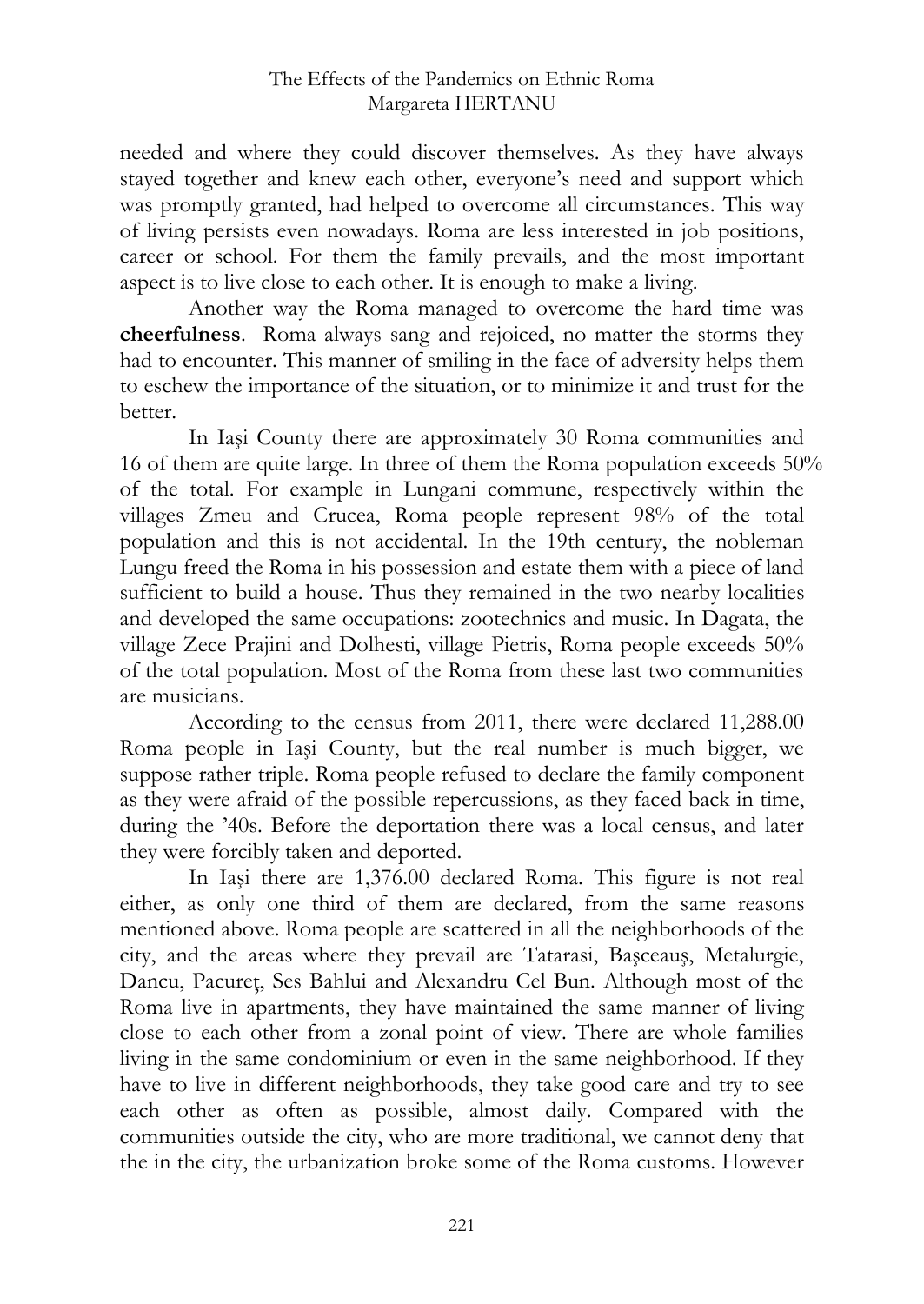the Roma communities from the city are mostly maintaining their tradition and still resist change.

#### **4. Representation of the disease in Roma people**

The diseases are categorized as evil. Roma people consider that something unclean had determined the disease, such as a spell, a curse or a sin. They are avoiding naming the disease specifically to avoid its persistence. For example the cancer is named the bad/ugly disease (Rebegea et al., 2019). In order to protect their children from diseases, Roma are giving them other identities, such as a secret name or nickname, in an attempt to make the disease overlook them. This is why most of the Roma have in their birth certificates a first name, and in the family and community they are called differently, with another first name. Roma are practicing a so-called traditional medicine, such as enchantments for evil eye, incantations for the protection of the newly born, the substitution magic – the alleged sale of the ill child over the window or the modification of the first name, in the idea that it is exchanged for a healthy child, the sacrifice magic which implies the slaughter of the lamb for the tinker Easter, aiming for the recovery of the ill people from the house and for the protection of the family (Sandu, 2010).

When an adult or a child is getting ill, Roma considers that the most important aspect is to give him/her a special state of mind which can help overcome the disease. The ill person will have the attention of all the whole family, everybody is taking good care, they are speaking as nicely as they can, they are trying to cheer him/her up, are trying for all sorts of solutions. They are aiming to convey a powerful optimism, are certain that he/she will get better and that the disease is a transient state, "will be over soon" and the person will become healthy, healthier than before, a fulfilled human being! This is the why when Roma people are visiting somebody hospitalized they go in large groups, just to show them their care, to make them feel safe, protected and loved by all of them, to prove their participation to the healing process.

## **5. The research methods**

We have chosen the focus-group as Roma are agreeing with the research methods which entail a dialogue face to face. The questionnaires are considered to be boring, are not taken very seriously and are treated in a superficial manner. The interview is accepted to some extent, but if they comprehend it is about a group discussion, Roma are willing to participate,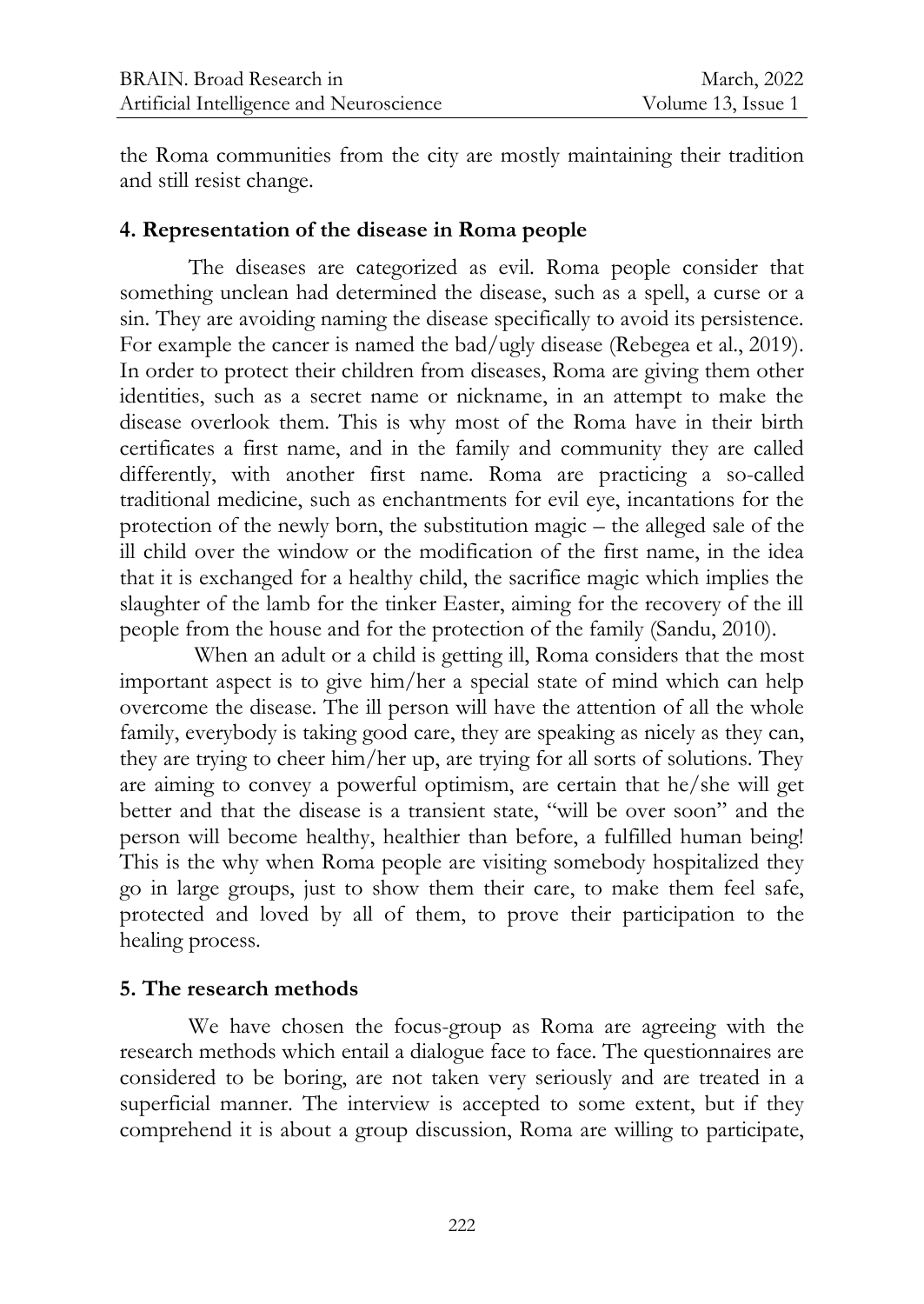to take their time, especially because it is a gathering. The focus-group is perceived as a Roma meeting which is quite pleasant.

A focus-group is the most adequate tool in the case of a research with Roma people, as they not only respond easily to all the requests, but also generate debates, which Roma enjoys best, and this is an adequate technique to find out more information about what interests us.

The focus-group was accomplished on age distribution as follows: the first one with people aged 18-25 years old, the second one with people aged 25-40 years old and the third one with people aged 40-55 years old.

### **6. The description of the subjects**

The subjects are Roma ethnic people with residence in the city of Iaşi, yet most of them are originated from the Roma communities in the county. All of them are, at least, high scholl graduates (some of them are seniors in high school) are employed or have their own business. They come from generations of fiddlers or merchants, according to the distinct community they come from. Most of them are married, less those aged 18- 25 years old.

#### **7. The research methods**

If for most of the people the pandemic was translated into a closer connection with the family, for the Roma it meant family distancing. For what reason? The Roma family is what we may call an extended family, in accordance to the criteria of the other people. Roma family is not limited to parents and children; it includes aunts, uncles, cousins, grandparents, second cousins etc. The extended family is in fact for them their family.

#### • **Social**

From a social point of view Roma people argued that they encountered a compelling isolation. Most of them have liberal jobs such as singing or working in commerce. As long as there were not events and the commercial centers and trade fairs were closed the Roma people, collectively with the imposed "social distancing", have encountered some type of seclusion in their activities. Roma have perceived it as an aggressive blockage, as most of them, dealing with lifetime activities have never foreseen that a change may occur; a sudden and prolonged alteration which forced them to reaffirm.

The reinvention meant an adaptation to the communication via the modern technology, something that the Roma people are less accustomed and agreed.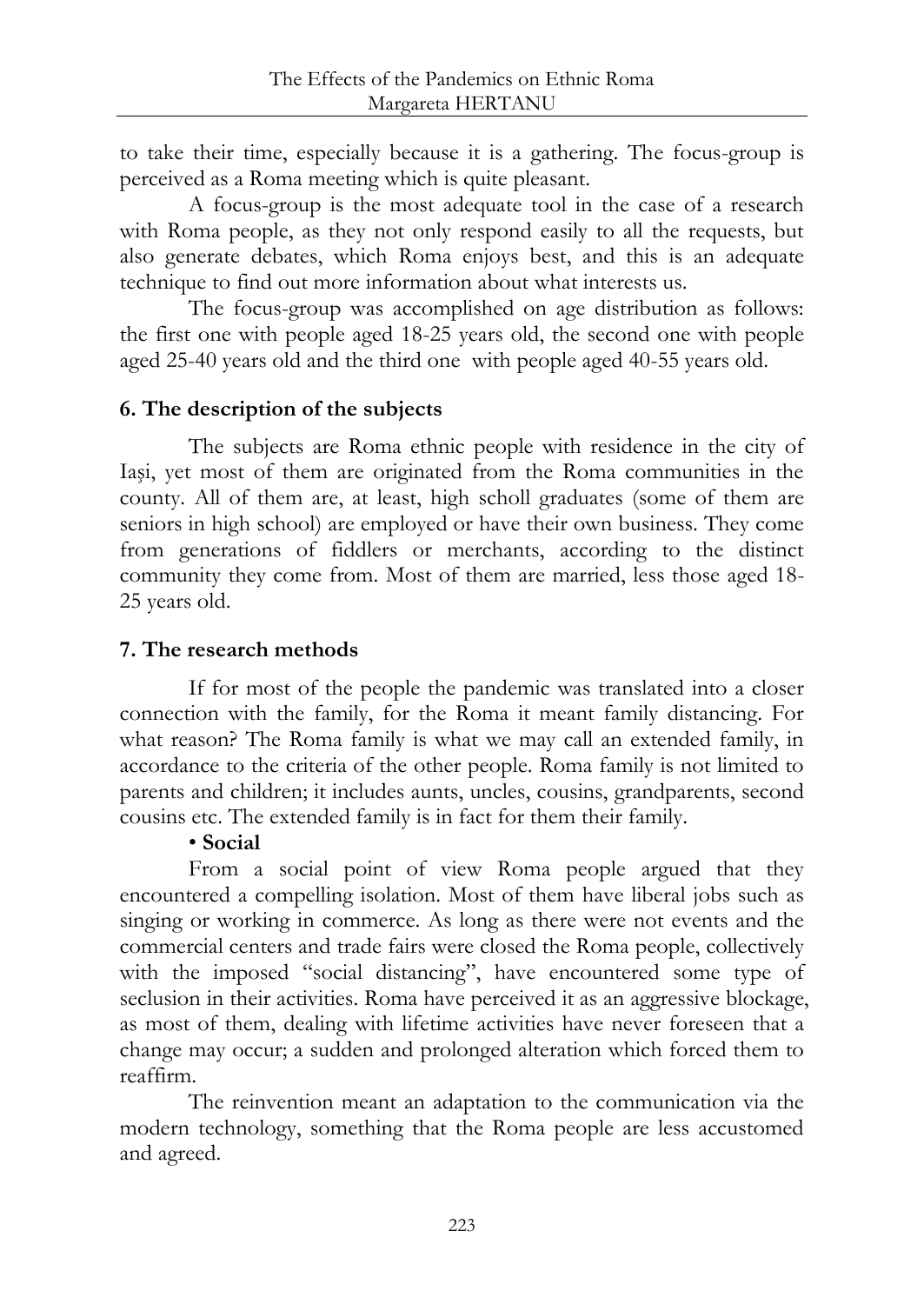To use a computer, to communicate online, to transmit an online event, called for a substantial effort.

Another aspect is that although they were habituated with a specific activity, they had to perform different jobs for which they were not trained or ready. For example the musicians (most of the sole family contributors) who had a life filled with events, in very elegant environments, pleasant settings, homogenous teams, had to work in constructions or carpentry, in order to provide for their families. Some of them accepted for their wives to work, as only one income was not enough.

This imposed social distancing meant family distancing, as both spouses had to work and they had less time available for their children; others had to leave the country and work abroad, or were employed quite far from home, as they had to provide for their families. The imposed restrictions were almost unbearable for the Roma as the meetings with the extended family were quite difficult to achieve. The issues of each couple, which normally were settled within the family, were decelerated due to the restrictions.

The constraints were very hard to comply with for the Roma. Some of them didn't take it seriously, or considered that nothing bad is going to happen if they will get out buying something. Most of them stated that they defied the restrictions because they wanted to experience the joy with the extended family and searched by various means to satisfy that need of gathering with the loved ones.

Most of the interviewed Roma have blamed the lack of socialization with their friends and acquaintances, and affirmed that this had hit them a lot. It was not only the financial loss, but the lack of relationships; maintaining the connection with some people and later reconnecting with them, required substantial efforts from all of them.

In addition to these issues, the most important aspect mentioned by all Roma was the limitation of freedom. This constraint was perceived not only socially but also personally and psychologically.

## • **Personal**

Most of the Roma who participated in this research have asserted that together with the limitation of freedom they have experienced:

- A bigger responsibility for the others, meaning a thorough mobilization to ensure the necessities for their families, a permanent protection, avoiding to travel long distances, and the need to remain with their loved ones;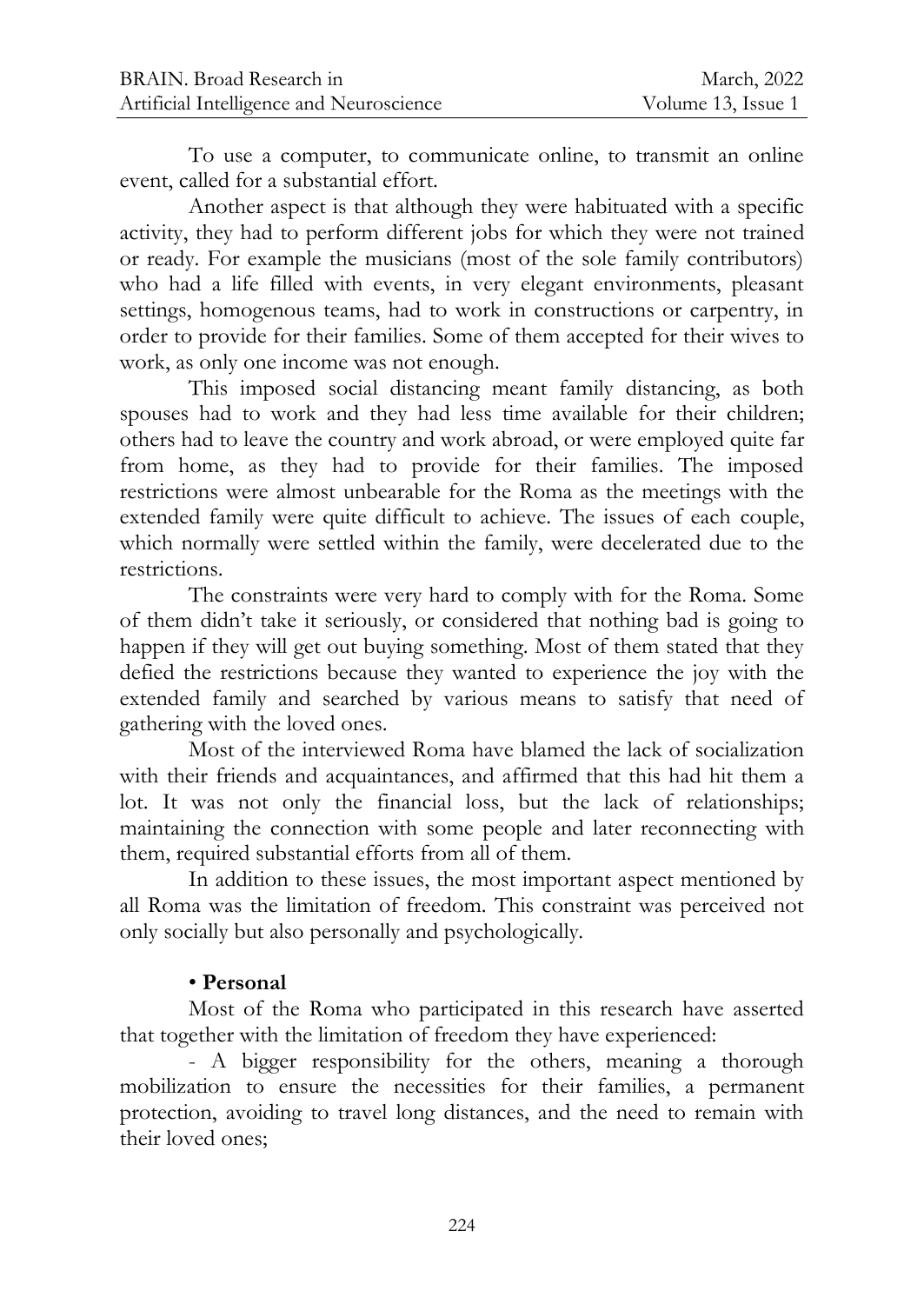- The care for all those close; the concern to offer all the necessities, expressing the feelings of affection even more than before, leading to some sort of indulgence articulated towards all the members of their families;

- Approaching some delicate subjects with their families, which was never done before, which helped them even more to dive into more personal awareness, attempting to solve some past issues, untold or closed for some time.

# • **Psychological**

From a psychological point of view the pandemics, mainly due to the limitation of freedom had some effects such as: experiencing feelings of uselessness, monotony, panic, anguish and disorientation (Gilia, 2020; Nutas, 2021; Steti, 2021; Tataru, 2020). These were the most assertions expressed by the Roma people who had participated in the focus-groups.

The restriction of freedom had strong effects in Roma people and this can also explain the negative status they have experienced.

The idea that they cannot do anything, they cannot move or communicate freely, had created a powerful feeling of hopelessness as well as depressive moods (Baroiu et al., 2021).

Most of the Roma people have said that the pandemic was not about the fear of getting ill or something bad happening (Matache & Bhabha, 2020). The evil was perceived in a different manner: the restriction of freedom had induced in their souls a lot of tension and heartache.

The Roma people were not afraid of the disease; they were more afflicted because they were not able to meet, because the link with their family was cut off. During the interview they confirmed that they were shocked by the fact that everybody was more and more panicked, suffered more restrictions due to social distancing and were commented on for the compliance with the limitations.

All participants to the focus-groups have agreed that they were not afraid of the pandemics, especially at the beginning, they did not take it seriously. To their big surprise they saw how the panic gathered all around them; they saw people giving up, under psychic terror, panicked, on the brink of despair.

They have all said that the disease was not a threat, but a psychological battle they had to fight with, and they considered to have won this combat.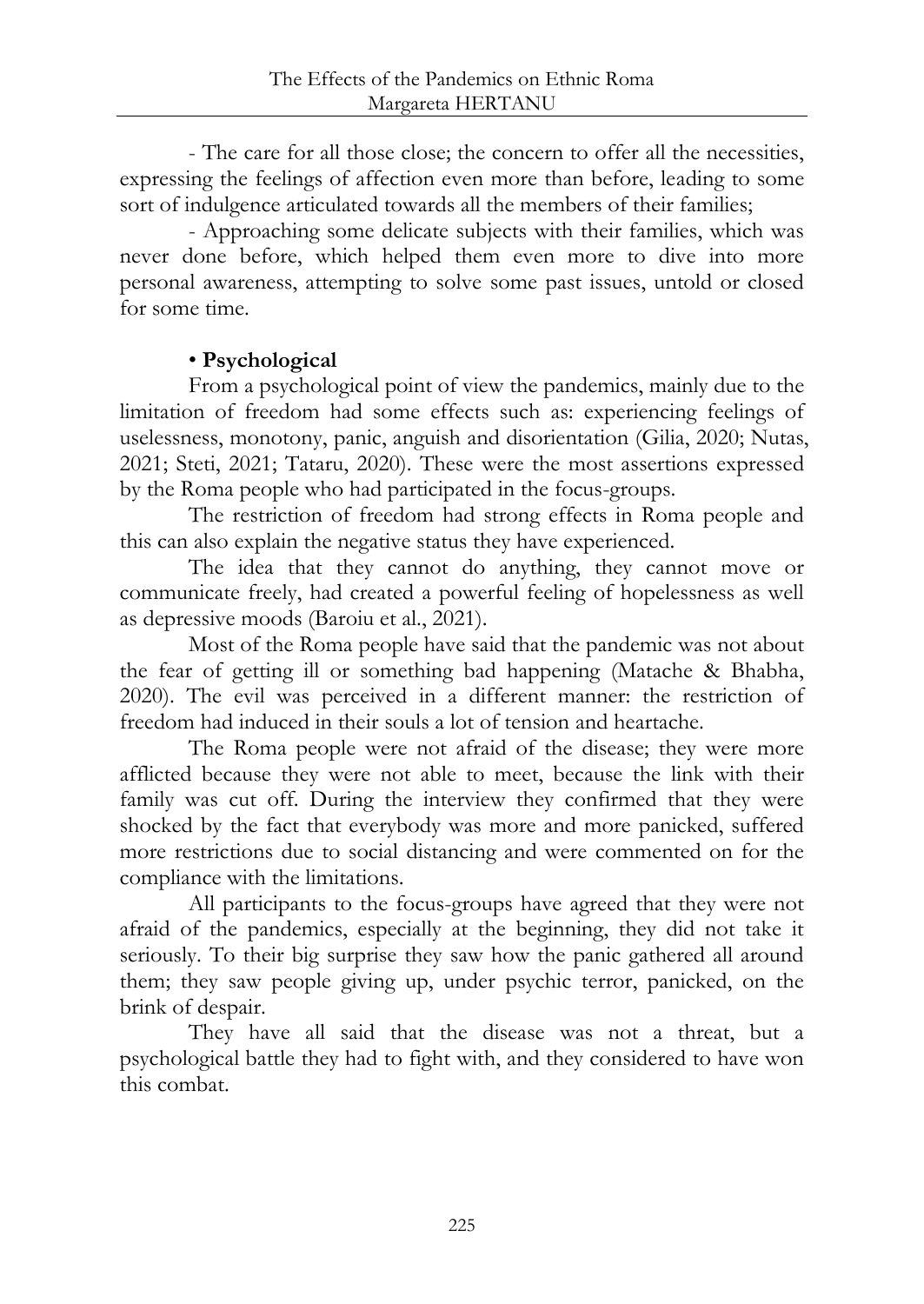#### **8. Conclusions**

Roma is a nomad people and for them it is essential both the family and the liberty of movement.

If for other people the importance is given by the job, the position in the society or the professional rise, for the Roma people these are less significant.

The family, the extended family is being together with the loved ones, it stands for joy, psychological comfort, solving all issues, it all signifies a fulfilled live.

Liberty of movement, another essential aspect for the Roma people, represents not only the means of providing for their families, but yet another psychological relief and a permanent relationship with the world, a thorough comprehension of the others, it is a way to adapt to all changes.

Throughout history the Roma people have travelled extensively worldwide. Although they are originally from India they have reached other continents in various forms (servants or free merchants), they have survived to all social storms and to all challenges, because they had a simple and extremely efficient method in their defense: family and freedom.

The families were always close to them and have developed a way to support each other permanently and unconditionally. The rules, conditions and claims to the family were avoided or eliminated, especially in the face of danger. What is fundamental for Roma people is the respect, the woman cleanliness (chastity) and the concern for others.

Liberty was ensured even if in many circumstances they were slaves, as they reached an understanding with their master and they could travel freely throughout the country, provide that periodically to bring an income.

Therefore liberty offered them some sort of training of their abilities to communicate, comprehending the culture of others and adapting to new circumstances.

Family and freedom were maintained until nowadays, and in the context of globalization and the modernization of the 21st century XXI the Roma people are still holding on to all these social strains. Even if we cannot see Roma caravans, carriages used for travelling that confirmed that they were free, although they are sedentary they have maintained their liberty of movement in another form: the voyage by car, they have jobs involving travelling, frequent moves etc.

Year 2020 was a challenge for the Roma people because they were touched in their very deep structure. Roma are breathing through the others: by their families and the liberty of movement.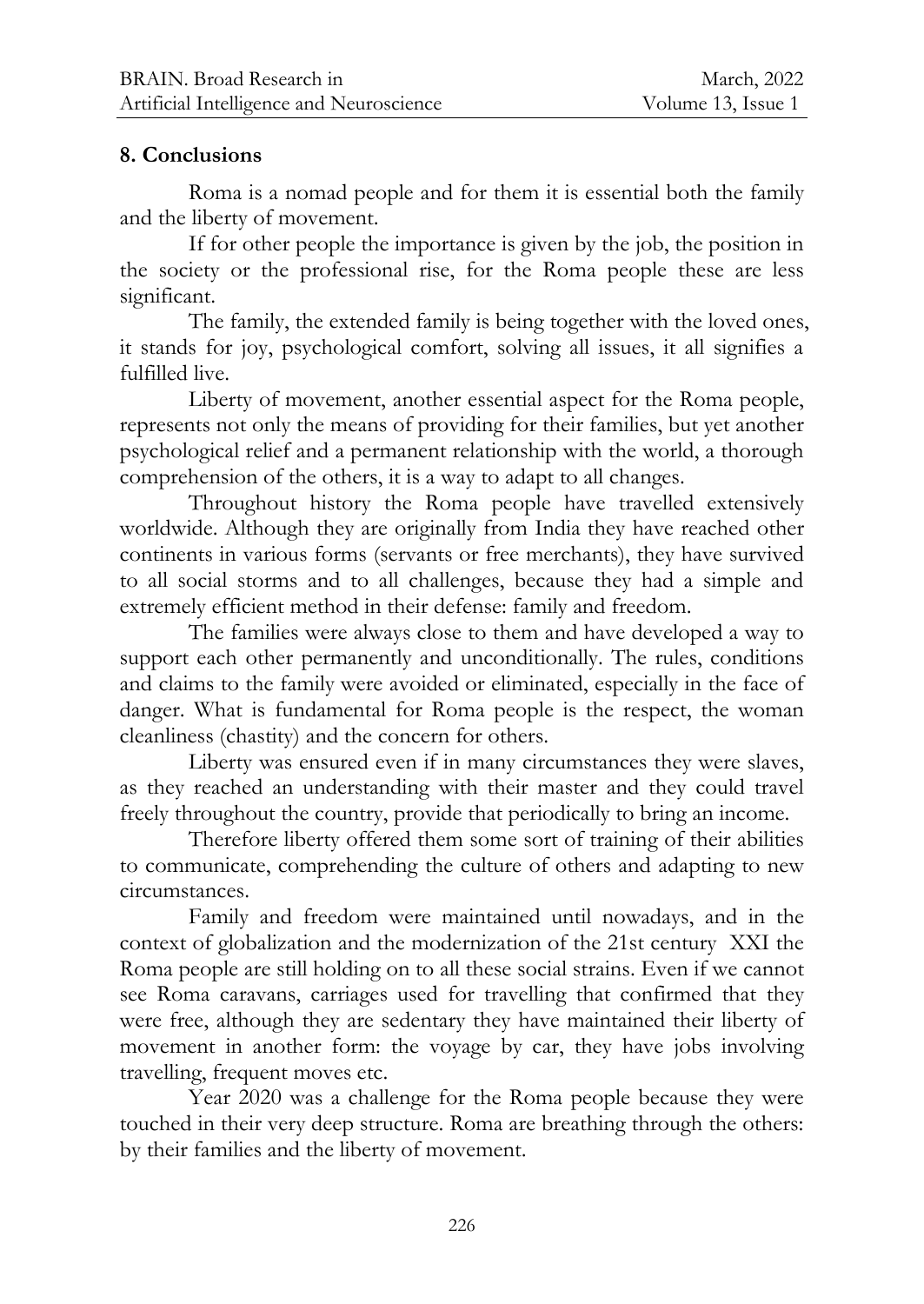Roma have considered that the isolation affected them considerably just because being accustomed with large gatherings, with permanent networking, were even more distressed than the other people. They have sustained that the isolation had affected them psychologically, because all issues are solved by the Roma within large gatherings, enjoying a lot of pleasure. They had to overcome all these fighting with loneliness, and avoiding giving up.

They tried to eliminate the feelings of uselessness, panic and confusion experienced at the beginning, with all the methods at hand:

**Fear** – was sublimated taking care of their family and fighting for it.

**Isolation** – was sublimated talking more with the loved ones and developing subjects never approached before, thus harmonizing the relationships with the members of their families.

**Panic** – they made use of joy with the small family and even tried to identify new ways to meet with their extended family.

**Confusion, blockage** – they keep on speaking with the loved ones, with their acquaintances about the experienced financial issues, and they tried to discover different means to earn their living. They have answered to all requests and received without any further details or conditions, they had to do something, they had to avoid inertia.

**Freedom restriction** – even if Roma had to accept the imposed isolation, they travelled more than the rest of the people. They identified different methods to travel without being obstructed.

**The extended family** – as they had to meet less that usually, the sense of appreciation and gratitude for the family was even stronger, expressing more love and care towards their members.

In conclusion, even if the pandemic was for the Roma a terrible storm, a rough test, they have succeeded to accentuate their positive experiences towards their families doubled by an even greater desire for freedom. They have trained their abilities or tendencies which were "asleep" for some of the such as: Roma more attracted to the modern life, less traditional, have become more aware of their need for family and the utility of the Roma tradition. Others coming from families of craftsmen have started to try again the craft of their grandparents etc.

This pandemic which came overnight had triggered a bigger sense brotherhood in Roma people. A brotherhood that was threatened by the school of thought of the 21st century had succeeded to eliminate this terrible threat and to maintain the traditional values so deeply held by the Roma people: family and freedom.